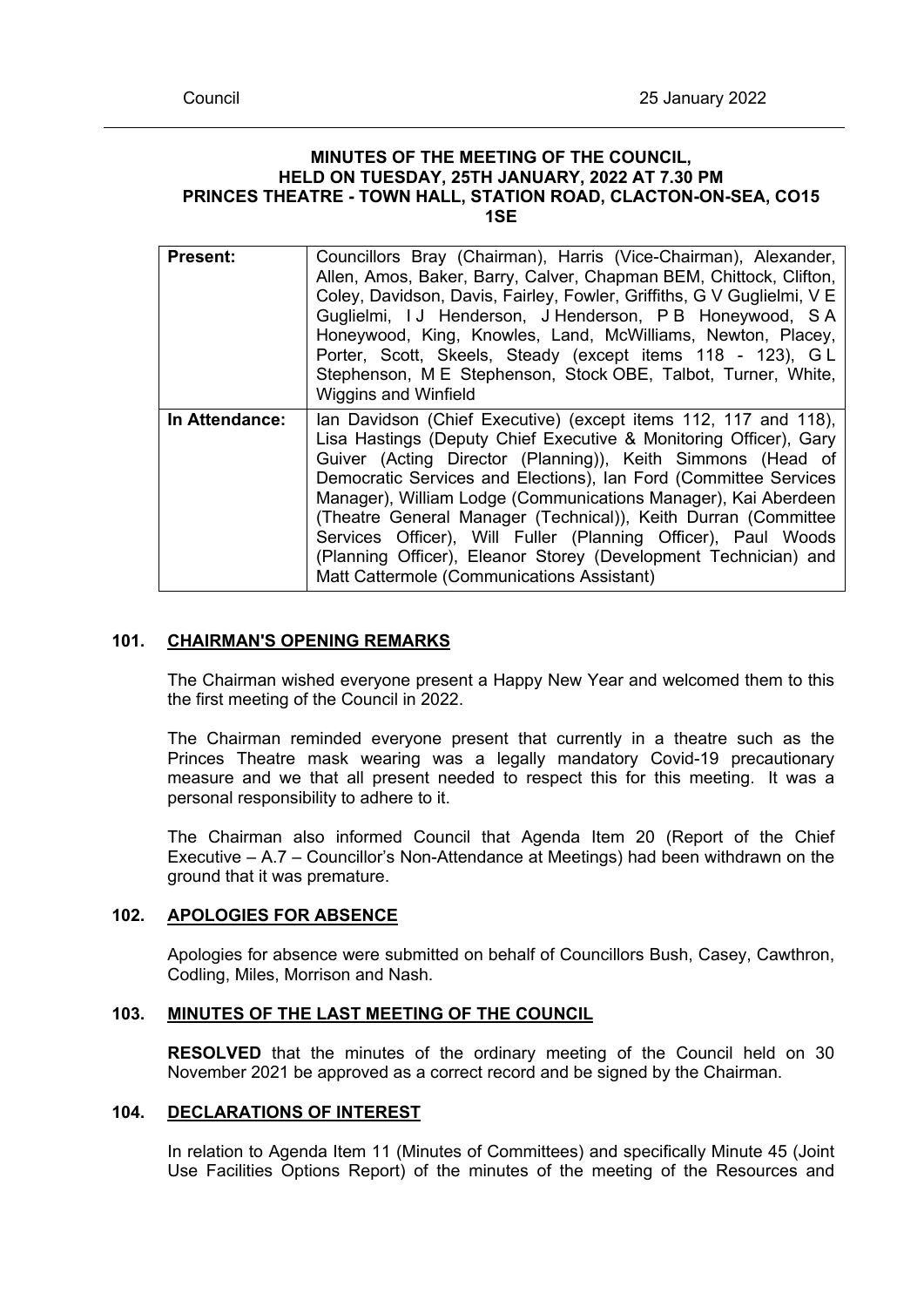Services Overview & Scrutiny Committee held on 13 December 2021, Councillors I J Henderson and J Henderson both declared a Personal Interest.

The Chief Executive (Ian Davidson) informed Council that he had to declare a Personal Interest in relation to Agenda Items 16 (Pay Policy Statement 2022/23) and 17 (Change to the Terms and Conditions of the Post of Chief Executive) as he was named in both reports. He stated that he would leave the meeting whilst those two matters were debated and decided upon.

## **105. ANNOUNCEMENTS BY THE CHAIRMAN OF THE COUNCIL**

#### Holocaust Memorial Service

The Chairman informed Council that he would be attending the Holocaust Memorial Service at 11.00 a.m. in the Sunken Rose Garden on Clacton Seafront. Anyone wishing to attend would be very welcome.

#### 'Santathon'

The Chairman thanked everyone who had participated or been involved in the organising of this event. It had been a lot of work but it had resulted in a fabulous day attended by a number of Councillors and a large number of public. It had raised a great number of smiles and not a small amount of money for numerous charities including the Chairman's Charity. It had even made Anglia News and he hoped it would become an annual event.

## Chairman's Raffle

The Chairman informed Members that the draw for his Chairman's Raffle was approaching. Anyone wishing to purchase raffle tickets should let him know and he would arrange it.

#### Mistley Parish Council

The Chairman stated that he had been pleased to attend a recent meeting of Mistley Parish Council to present them with a Foundation Award.

#### Alresford Christmas Lights

The Chairman announced that he had been delighted to be invited to Alresford to officially turn on their Christmas Tree lights.

Councillor Scott, on behalf of Alresford Parish Council, thanked him for doing so especially as it had been at very short notice.

#### Pride of Tendring awards

The Chairman reminded Members that the Pride of Tendring awards evening would be held on 11 February 2022. If anybody was intending to attend but had not yet purchased their tickets they were requested to do so as soon as possible.

## Councillor Jayne Chapman BEM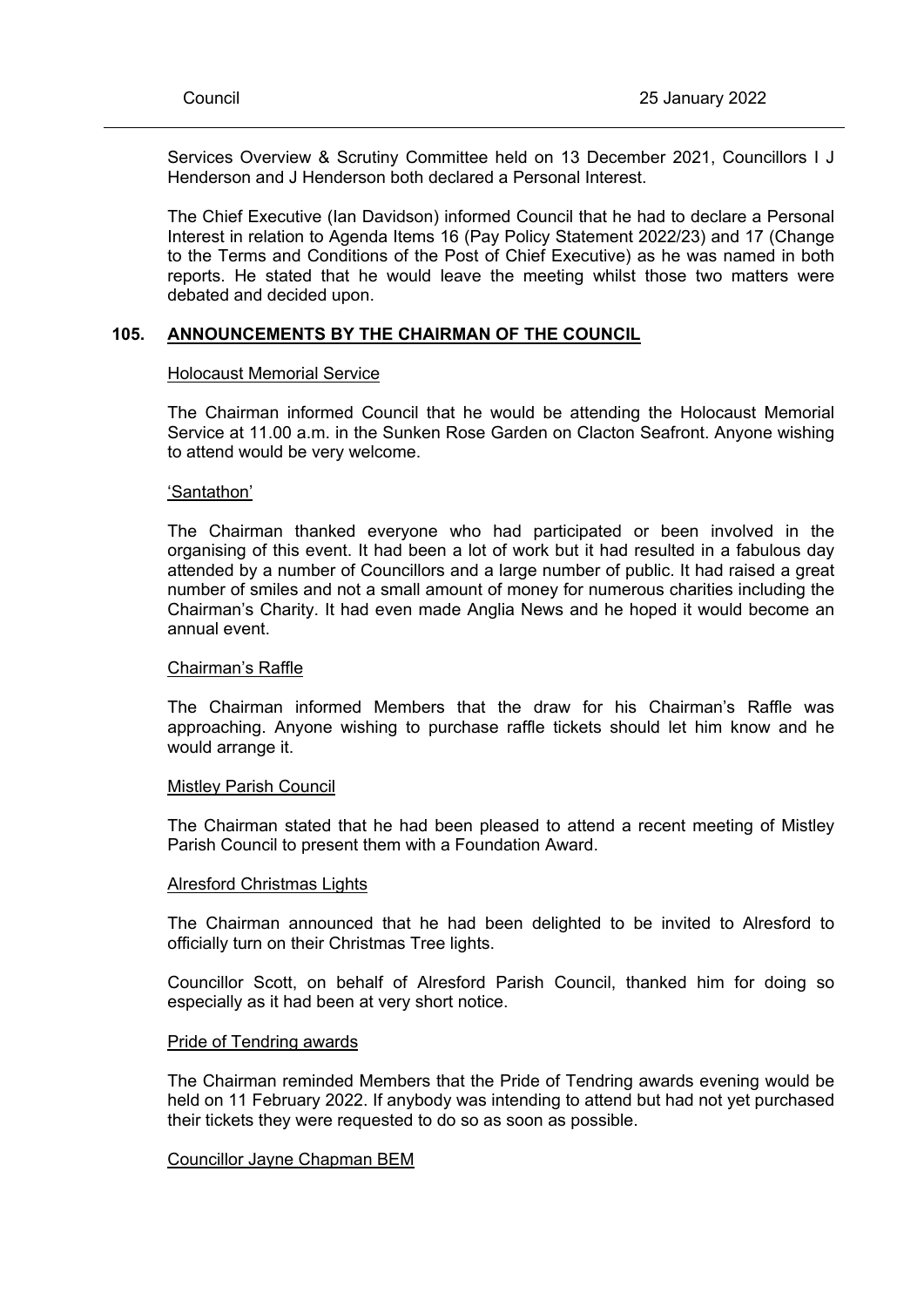The Chairman congratulated Councillor Chapman on her award of the British Empire Medal in the New Year's Honours List and led Members and Officers in a standing ovation to Councillor Chapman.

#### **106. ANNOUNCEMENTS BY THE CHIEF EXECUTIVE**

There were no announcements by the Chief Executive on this occasion.

#### **107. STATEMENTS BY THE LEADER OF THE COUNCIL**

There were no statements by the Leader of the Council on this occasion.

### **108. STATEMENTS BY MEMBERS OF THE CABINET**

## Action on Climate Change Update

The Environment and Public Space Portfolio Holder (Councillor Talbot) made the following statement:-

*"In January 2021, I came to our Council meeting to say that Climate Change had been added to my Portfolio and that since I knew nothing about the subject, and rather guessed that many other Members were in a similar position, I would try to update the Council at each Main meeting, with progress being made by TDC towards its stated objective of being Net Carbon Zero by 2030.*

*We now have a Corporate Director, Lee Heley who is responsible for Climate Change Matters at Management Board level and who sent me a comprehensive note in anticipation of this meeting from which I have cribbed much of the detail I now report.*

*The Council has seen reductions in carbon emissions. 5,083 tonnes of carbon dioxide were emitted in 2018/19. This was reduced to 4,546 tonnes in 2019/20 and 3,881 tonnes in 2020/21. The pandemic has meant there has been less usage of facilities since March 2020, but further practical steps to reduce emissions are currently underway. The closure of our Weeley Council Offices will reduce CO2 emissions by 55 tonnes based on 2020/21 usage – stopping the oil-fired heating alone will cut emissions by 41 tonnes. More widely, the Council has 'opted in' to purchase carbon neutral electricity as part the Crown Commercial Services framework arrangements for procurement, effective from April 2022.*

*Since I last spoke the Council has applied for Government funding to support the installation of the charging points at the planned Starlings Carpark in Dovercourt, which if successful would enable eight cars to charge at once. Ian Taylor [Head of Public Realm] informs me that, in pursuit of the Council's aim to provide EV charging points to meet future demand for electric vehicles, the Council is currently undertaking a survey to consider financial requirements and practical considerations for introducing EV points on priority car parks. We have proposals for introducing EV points in Council buildings and are continuing to work with other stakeholders such as the County Council and the North Essex Parking Partnership to provide EV charging points on our streets.*

*The new Local Plan on our agenda tonight for approval, suggests themes of sustainability, protecting the environment and the impact of Climate Change which runs through the new Plan, including many Planning Policies which promote the natural*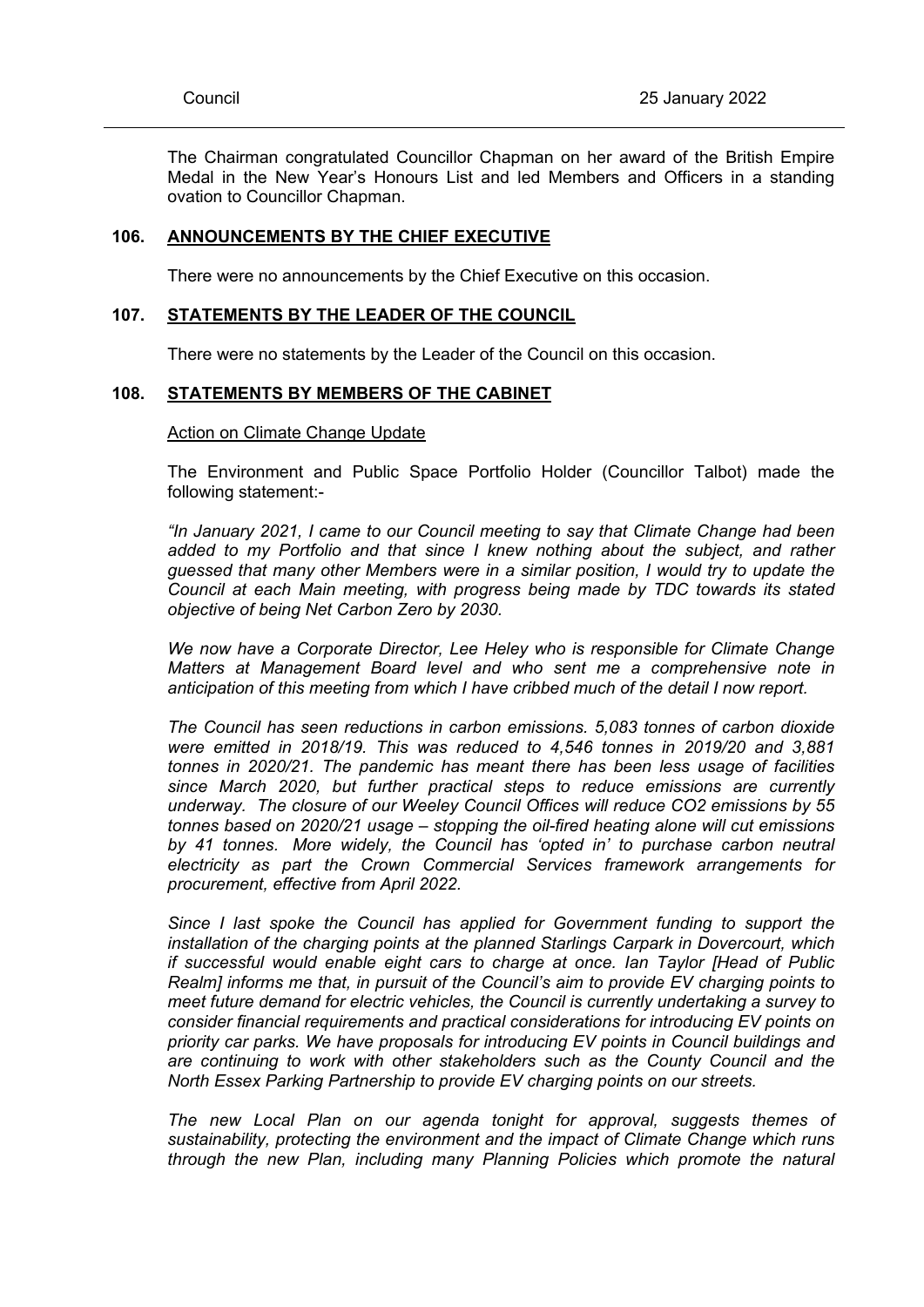*environment, guard against flood risk, promote the use of sustainable construction methods, encourage the use of public transport, active travel, and guide developments for renewable energy installations.*

*Policy PPL10 sets out clear guidance around the energy efficiency and use of renewable energy in new residential development, which will no doubt empower our Planning Committee to encourage developers to consider these matters in their applications. Planning Officers are also preparing a Climate Change Supplementary Planning Document which will expand upon and give interpretation to those climatefocused Policies.*

*There have been benefits for the wider Tendring District. Over £2.5 million has been awarded for spending in the district via the 'Green Homes Grant Local Authority Delivery Scheme', which will improve the energy efficiency of homes of low-income households living in the District.*

*Recently completed works at our own Council offices includes efficient LED lighting and automatic controls. The work also features the use of air source heat pumps and a completely reinsulated roof at the Pier Avenue Offices.*

*Two little snippets showing the way T.D.C is now operating. The first fully electric vehicle, a van in the service of the IT team is now in use, and secondly [Councillor] Alex Porter, Portfolio Holder for Leisure (with special responsibility for electric charging) has just made a formal decision to install a charging point in the Town Hall car park.*

*And finally, I would let all fellow Members know that training on 'Carbon Reduction' will be provided for members. The Council is in discussions with professional providers to offer sessions, and Members will be advised when this learning is set up for them. Thank You Colleagues, for your attention."*

Councillor Talbot then responded to questions put to him on his Statement by Councillors Allen, I J Henderson and M E Stephenson.

## **109. PETITIONS TO COUNCIL**

No Petitions had been submitted in accordance with the Scheme approved by the Council on this occasion.

## **110. QUESTIONS PURSUANT TO COUNCIL PROCEDURE RULE 10.1**

No questions had been received, on notice, from members of the public on this occasion.

## **111. REPORT OF THE LEADER OF THE COUNCIL - A.1 - URGENT CABINET OR PORTFOLIO HOLDER DECISIONS**

In accordance with the requirements of Rule 16.2 of the Access to Information Procedure Rules and Rule 18(i) of the Overview and Scrutiny Procedure Rules, Council received a report from the Leader of the Council which notified Members of any recent Executive Decision(s) taken in the circumstances set out in Rule 15 of the Access to Information Procedure Rules and/or Rule 18(i) of the Overview and Scrutiny Procedure Rules and/or Rule 6(b) of the Budget and Policy Framework Procedure Rules.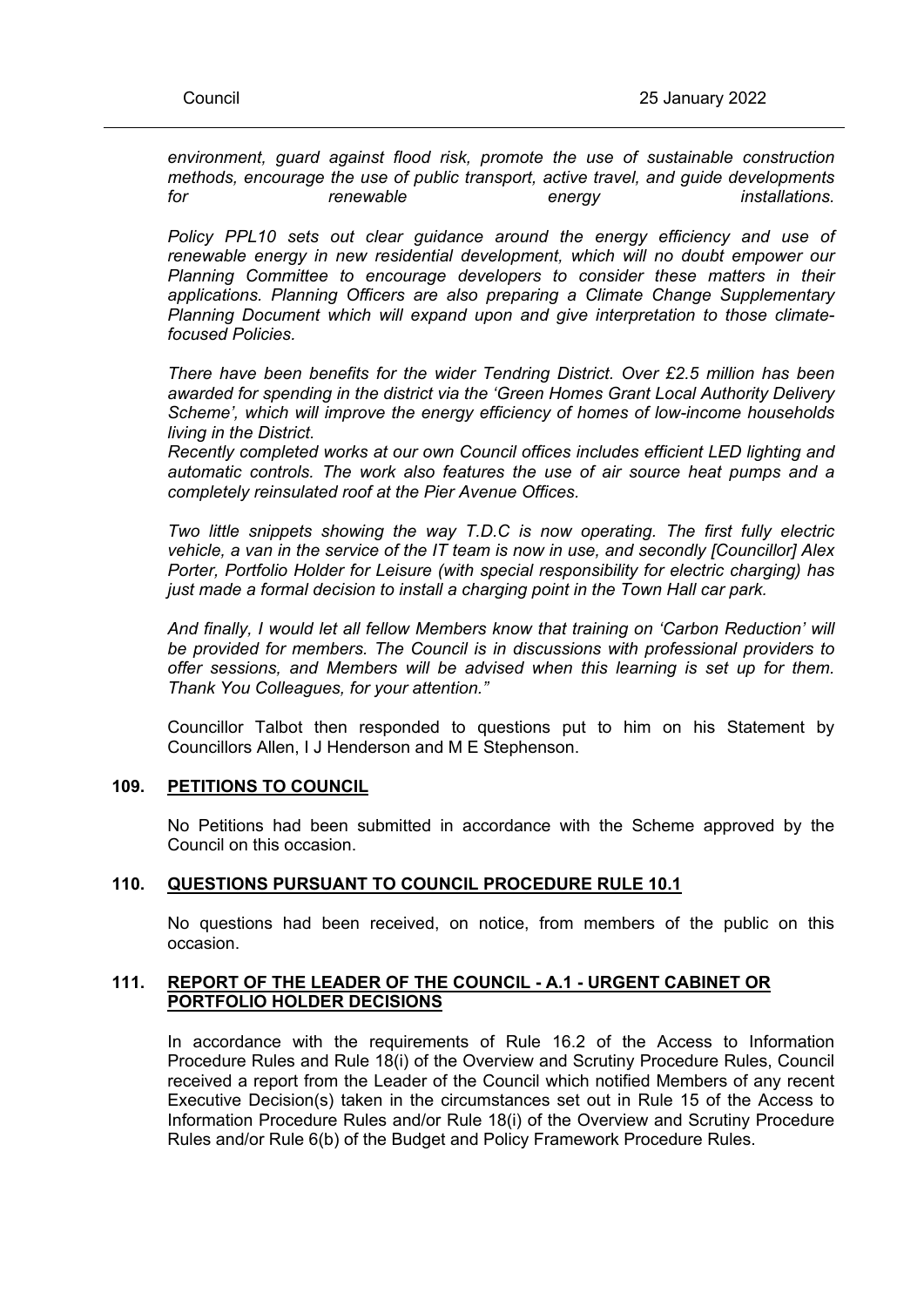## Transfer of funds from Additional Restrictions Grant to Business Adaptations Grant

It was reported that, on 28 November 2021, the Interim Corporate Director (Project Delivery) (Lee Heley), in conjunction with the Corporate Finance & Governance Portfolio Holder (Councillor G V Guglielmi), and in view of the urgency of the issue concerned, in accordance with Rule 18(i) of the Overview and Scrutiny Procedure Rules, had sought and subsequently obtained the Chairman of the Resources and Services Overview and Scrutiny Committee's (Councillor M E Stephenson) consent that the Corporate Finance & Governance Portfolio Holder's decision relating to the transfer of the remaining funds from the Additional Restrictions Grant to the Business Adaptations Grant be exempt from the Council's call-in procedure.

The Corporate Finance & Governance Portfolio Holder's decision was as follows:-

*"To transfer up to £511,000 from the Additional Restrictions Grant (ARG) to support the Business Adaptations Grant (BAG) scheme: the amount transferred should cover the shortfall in the BAG scheme between existing funding and eligible grant applications received before the BAG scheme ends, capped at £511,000."*

It was felt at the time that any delay likely to be caused by the usual key decision and call-in processes would have seriously prejudiced the Council's and the public's interest for the following reasons:-

*"The Council needed to be able to pay money out to local businesses who successfully applied for grants as quickly as possible, and to meet the Government's expectation of making all payments under the Business Adaptations Grant scheme by the end of December 2021, with our published application deadline of 15 December.*

*The demand from local businesses for the Business Adaptations Grant (BAG) scheme outstrips existing funding. The unspent funds from the Additional Restrictions Grant (ARG) must return to Government at the end of March 2021, offering very limited time to develop alternative proposals.*

*The alternative course of action would be to end the Business Adaptations Scheme early as the current funding is used up. The Council would likely then need to return ARG funding to Government unspent, and disappoint local firms who fit the BAG grant criteria."*

Council noted the foregoing.

## **112. MINUTES OF COMMITTEES**

Councillors Allen, Fowler, I J Henderson and Calver asked questions of the Chairman of the Human Resources & Council Tax Committee (Councillor Chapman BEM) in relation to Minute 79 (5.1.22) – Report A.1 – Change to the Terms and Conditions of the Post of Chief Executive and specifically in relation to a statement of the Leader of the Council (Councillor Stock OBE) contained therein.

Councillors Chapman BEM and Councillor Stock OBE responded to those questions.

The Chief Executive (Ian Davidson) declared a Personal Interest and left the meeting whilst the above questions were asked and answered.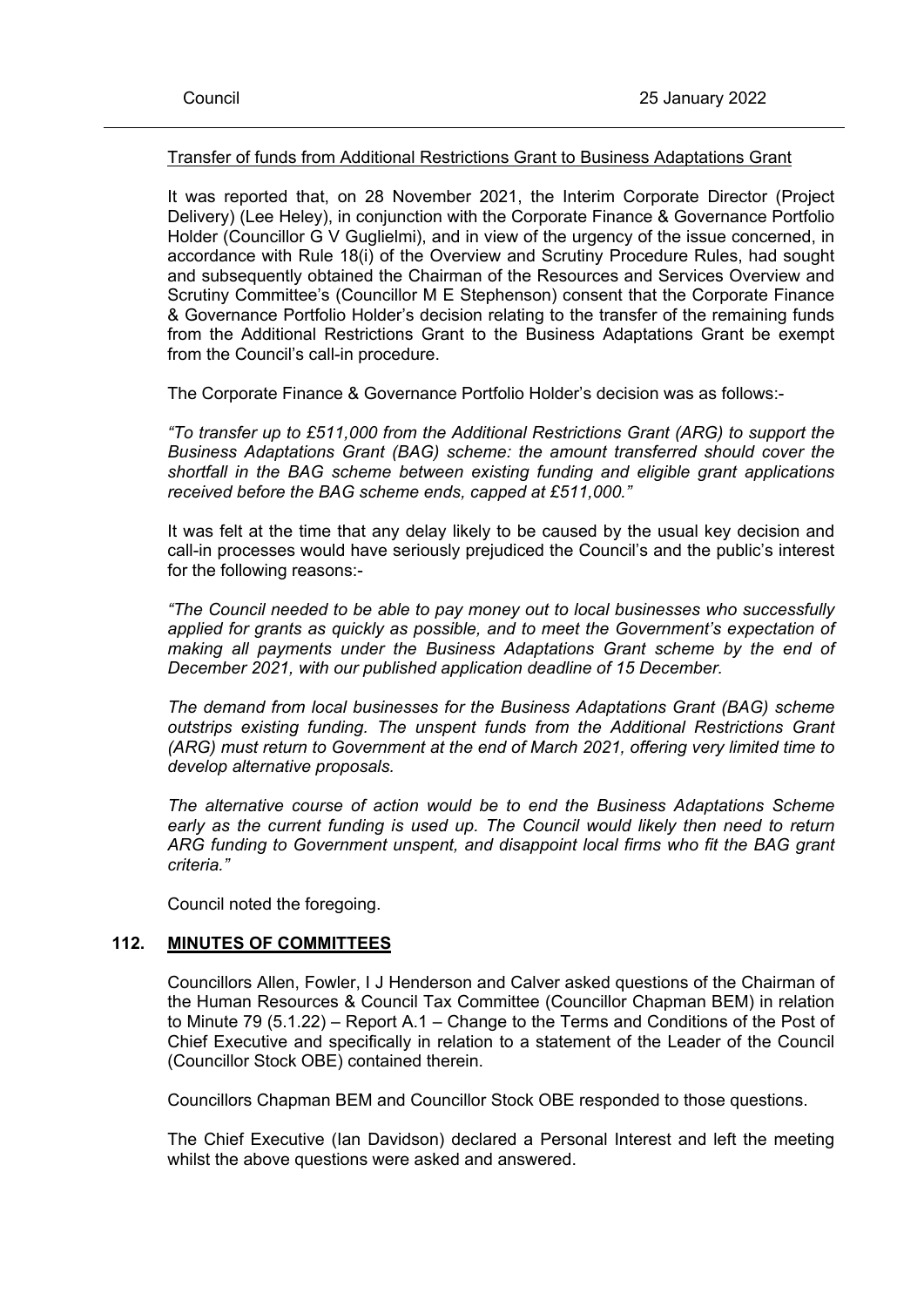Councillors Barry and Steady asked questions of the Chairman of the Resources and Services Overview & Scrutiny Committee (Councillor M E Stephenson) in relation to Minute 45 (13.12.21) – Joint Use Facilities Options Report and specifically in relation to the relationship between this Council and the Sigma Trust and the level of investment by Sigma Trust in the joint use facilities.

Councillor Stephenson responded to those questions.

It was moved by Councillor Stock OBE and:-

**RESOLVED** that the minutes of the following Committees, as circulated, be received and noted:-

- (a) Resources and Services Overview & Scrutiny of Monday 1 November 2021;
- (b) Resources and Services Overview & Scrutiny of Monday 13 December 2021;
- (c) Human Resources & Council Tax of Wednesday 5 January 2022; and
- (d) Planning Policy & Local Plan of Tuesday 11 January 2022.

**NOTE**: In accordance with the provisions of Council Procedure Rule 19.5 Councillors Allen, Clifton, Davidson, Fowler, I J Henderson, J Henderson, Knowles and Placey required that their names be recorded in the Minutes as having abstained from voting in respect of receiving and noting the minutes of the meeting of the Human Resources & Council Tax Committee held on 5 January 2022.

# **113. MOTIONS TO COUNCIL**

No Motions to Council had been received, on notice, from Members of the Council on this occasion.

## **114. RECOMMENDATIONS FROM THE CABINET**

No recommendations from the Cabinet had been submitted to the Council on this occasion.

## **115. REPORTS SUBMITTED TO THE COUNCIL BY AN OVERVIEW AND SCRUTINY COMMITTEE**

No reports had been submitted to the Council by an overview and scrutiny committee on this occasion.

## **116. REFERENCE FROM THE PLANNING POLICY & LOCAL PLAN COMMITTEE - A.2 - FORMAL ADOPTION OF SECTION 2 OF THE LOCAL PLAN**

It was reported that the Planning Policy & Local Plan Committee ("the Committee"), at its meeting held on 11 January 2022 (Minute 30 referred), had considered a comprehensive report of the Acting Director (Planning) which:-

a) reported the Local Plan Inspectors' final conclusions on the legal compliance and 'soundness' of Section 2 of the Council's new Local Plan following consultation on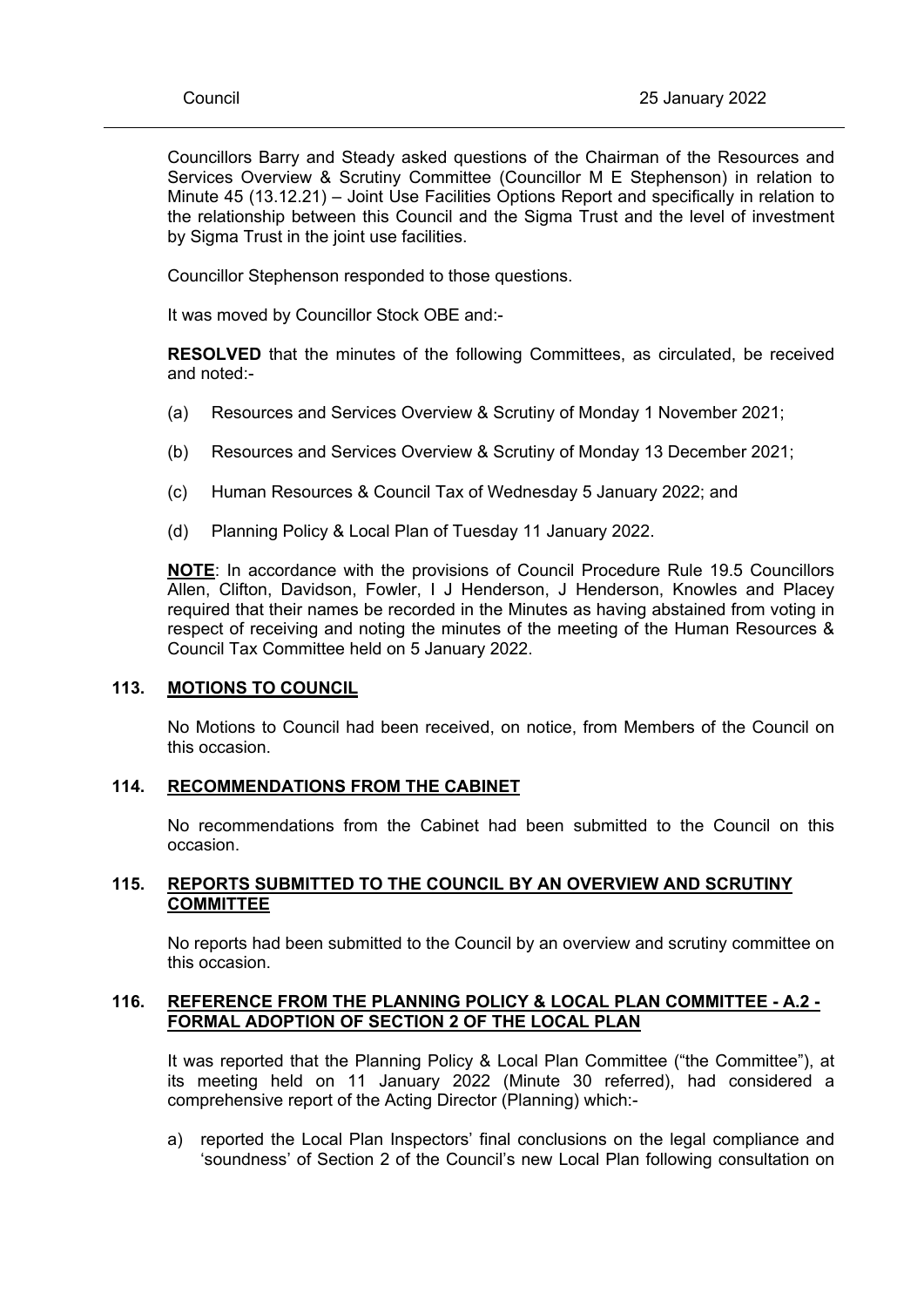their recommended 'Main Modifications' and the subsequent receipt of their final report on 24<sup>th</sup> November 2021;

- b) reported that, by incorporating the Inspectors' recommended Main Modifications, the Section 2 Local Plan met the tests for legal compliance and soundness - as required for a plan to proceed to formal adoption; and
- c) sought the Committee's agreement that the modified Section 2 Local Plan be now recommended to Full Council for formal adoption.

Having considered all of the information and advice contained in the Officer report and its appendices the Planning Policy and Local Plan Committee had unanimously resolved that it:-

- *1) "notes the findings of the Planning Inspectors' 'Report on the Examination of the Tendring District Local Plan 2013-2033 and Beyond Section 2' received on 24th November 2021 (attached as Appendix 1 to the Acting Director (Planning)'s report) and their final 'Schedule of Main Modifications' (attached as Appendix 2 thereto); and*
- *2) recommends, subject to the agreement of the Leader of the Council, to Full Council:*
	- *(i) the formal adoption of the 'modified' Tendring District Local Plan 2013-2033 and Beyond Section 2 (attached as Appendix 3 to the aforesaid report) i.e. incorporating the Inspectors' final Main Modifications, as well as the other 'Additional Modifications' and 'Modifications to Local Plan Maps, in accordance with Section 23(3) of the Planning and Compulsory Purchase Act 2004; and*
	- *(ii) that authority be delegated to the Acting Director (Planning), in consultation with the Leader of the Council and the Chairman of the Planning Policy and Local Plan Committee, to:*
		- *(a) make administrative corrections, if necessary, to address any minor typographical, grammatical or factual errors within the documents or maps contained within the adopted Tendring District Local Plan 2013-2033 and Beyond Section 2 (in Appendix 3), in the event that any are discovered before its final publication;*
		- *(b) agree the insertion of an appropriate 'foreword' into the opening pages of the final published version of the Tendring District Local Plan 2013-2033 Section 2; and*
		- *(c) agree an appropriate and up-to-date set of photographs of the District for insertion into the final published version of the Tendring District Local Plan 2013-2033 Section 2 to refresh and update those previously included in the version of the Local Plan published for consultation in 2017."*

A copy of the published report (and its appendices) of the Acting Director (Planning) to the meeting of the Planning Policy & Local Plan Committee held on 11 January 2022, were attached as appendices to item A.2 of the Reference from the Planning Policy & Local Plan Committee.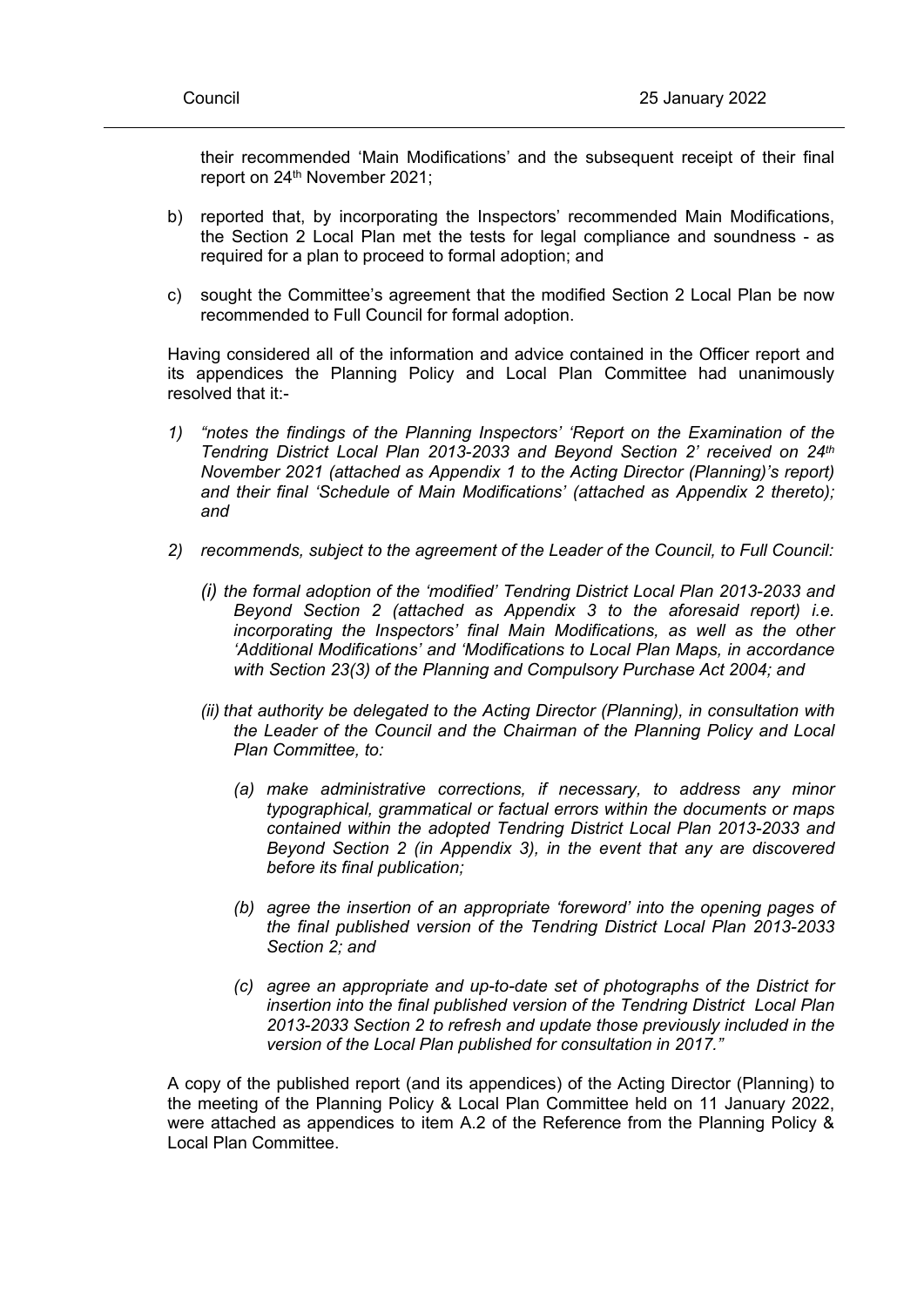Councillors I J Henderson, Baker, Scott, Land, G V Guglielmi, Barry, Steady, M E Stephenson, Stock OBE and Turner each, in turn, addressed the Council on the subject matter of this item.

It was moved by Councillor Turner, seconded by Councillor Stock OBE and:-

**RESOLVED** unanimously that Council approves:-

- (i) the formal adoption of the 'modified' Tendring District Local Plan 2013-2033 and Beyond Section 2 (attached as Appendix 4 to this reference report) i.e. incorporating the Inspectors' final Main Modifications, as well as the other 'Additional Modifications' and 'Modifications to Local Plan Maps, in accordance with Section 23(3) of the Planning and Compulsory Purchase Act 2004; and
- (ii) that authority be delegated to the Acting Director (Planning), in consultation with the Leader of the Council and the Chairman of the Planning Policy and Local Plan Committee, to:
	- (a) make administrative corrections, if necessary, to address any minor typographical, grammatical or factual errors within the documents or maps contained within the adopted Tendring District Local Plan 2013-2033 and Beyond Section 2 (in the aforesaid Appendix 4), in the event that any are discovered before its final publication;
	- (b) agree the insertion of an appropriate 'foreword' into the opening pages of the final published version of the Tendring District Local Plan 2013-2033 Section 2; and
	- (c) agree an appropriate and up-to-date set of photographs of the District for insertion into the final published version of the Tendring District Local Plan 2013-2033 Section 2 to refresh and update those previously included in the version of the Local Plan published for consultation in 2017.

With the permission of the Chairman (Councillor Bray), Councillor Turner, in his capacity as Chairman of the Planning Policy & Local Plan Committee (PPLPC), then made the following statement:-

*"Thank you Chairman. Thank you Council. To get this level of/unanimous support is humbling. The PPLPC has over the period of this Council met 12 times. Read, studied and debated reports amounting to over 3000 pages, none of them easy reading. All requiring thought and study. May I thank all present and past Members for their contributions, ideas and due diligence. Thank you to my deputy, Councillor Zoe Fairley for her support and advice, always there when needed and for bringing the farming and rural voice to the table.*

*I must thank Mr Guiver, our acting Director for Planning and his team of 3 plus 2 advisors, for their work, attitude and expertise. A fine example of this was our frustration at not getting the final letter from the Inspector for the major and minor modifications needed to make our Plan sound, legally compliant, in time for the November Full Council. The Authority was given 3 weeks in which to respond. Mr Guiver and his team turned it around within 24 hours.*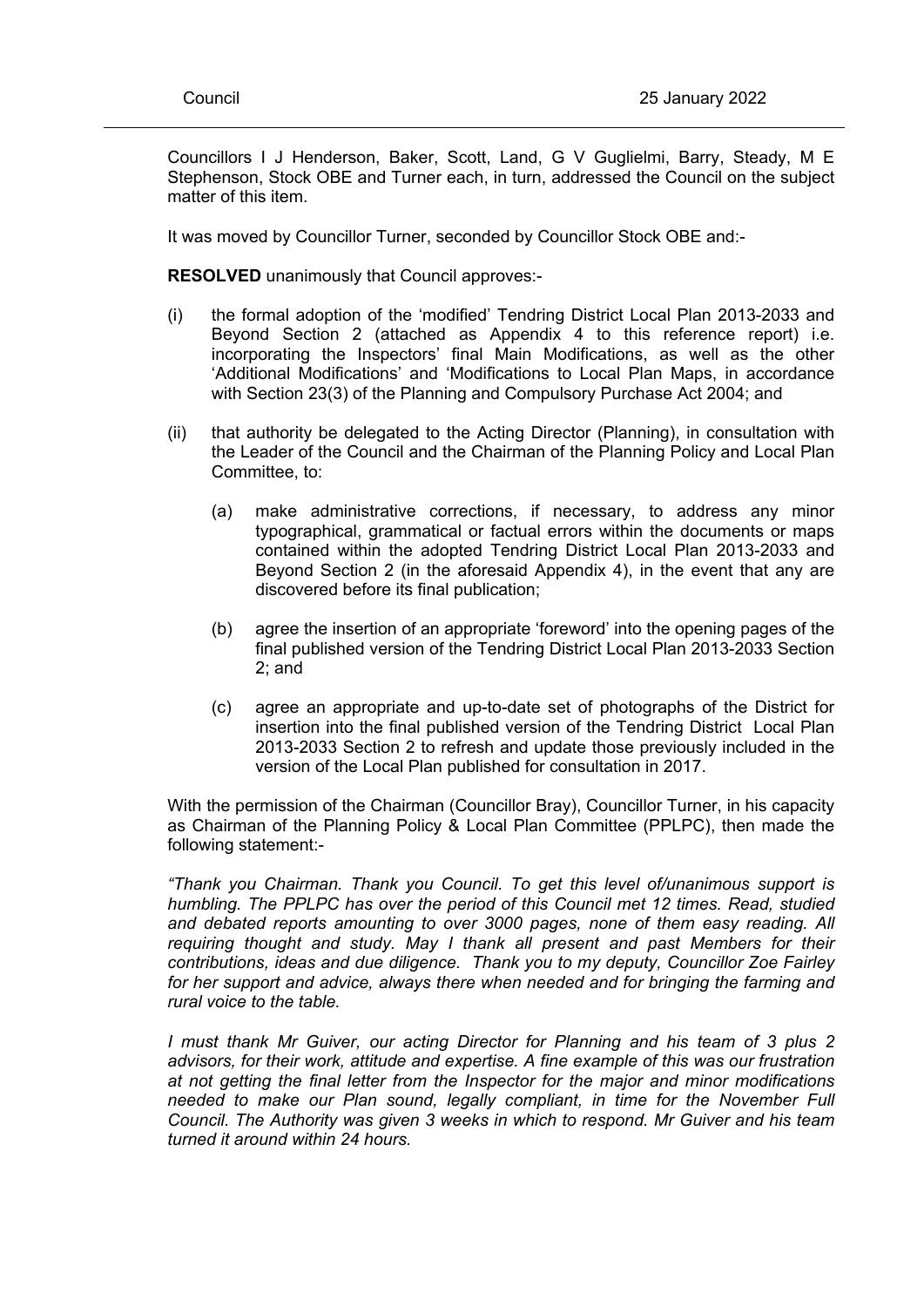*Mrs Lisa Hastings our Deputy CEO and Monitoring Officer has given the Committee excellent advice, reminding me of the processes and keeping us timely and most importantly legal.*

*Mr Ian Ford has taken our minutes accurately and served the Committee quietly, efficiently and very well. Thank you to you all for your support.*

*We did it!*

*"Why is your Authority so late in getting this plan adopted?"*

*We started work on a new Plan around 2009 some 13 years ago. With changes in Government, this Council and changes of National Planning Policy strategy and add to that planning dictates we became hamstrung by the Planning Inspectorate. The processes, the hurdles we have had to comply with and jump over are many and numerous. I have forgotten how many Public Consultations we have made from 2011 until now. This means that we were effectively controlled by the Planning Inspectorate, or as I call them the 'Jackboots of the State'. I am sure every Member can attest to that. Planning permission refused only to find that the Planning Inspectorate grant the permission on appeal. That goes against the wishes and more often than not is detrimental to the Ward. We have seen long established communities radically changed and without recourse: No right of reply.*

*Well no longer! This plan is robust and is already showing its worth in the latest appeal decisions. It is a living document; we review every 5 years. 2028 that is the time to make changes and fine tune. Once agreed, the plan is extended until 2038, etc.*

*This Plan will serve all of us and most importantly the Residents of Tendring well."*

## **117. REFERENCE FROM THE HUMAN RESOURCES & COUNCIL TAX COMMITTEE - A.3 - PAY POLICY STATEMENT 2022/23**

The Chief Executive (Ian Davidson) declared a Personal Interest in this matter and withdrew from the meeting whilst it was deliberated and decided upon.

Council was aware that the Localism Act 2011 Section 38 (1) required the District Council to prepare a pay policy statement each year. That pay policy statement must articulate the Council's approach to a range of issues relating to the pay of its workforce, particularly its senior staff (or 'chief officers') and its lowest paid employees.

The matters that must be included in the statutory Pay Policy Statement were as follows:

- *A local authority's policy on the level and elements of remuneration for each Chief Officer.*
- *A local authority's policy on the remuneration of its lowest-paid employees (together with its definition of "lowest-paid employees" and its reasons for adopting that definition).*
- *A local authority's policy on the relationship between the remuneration of its Chief Officers and other Officers.*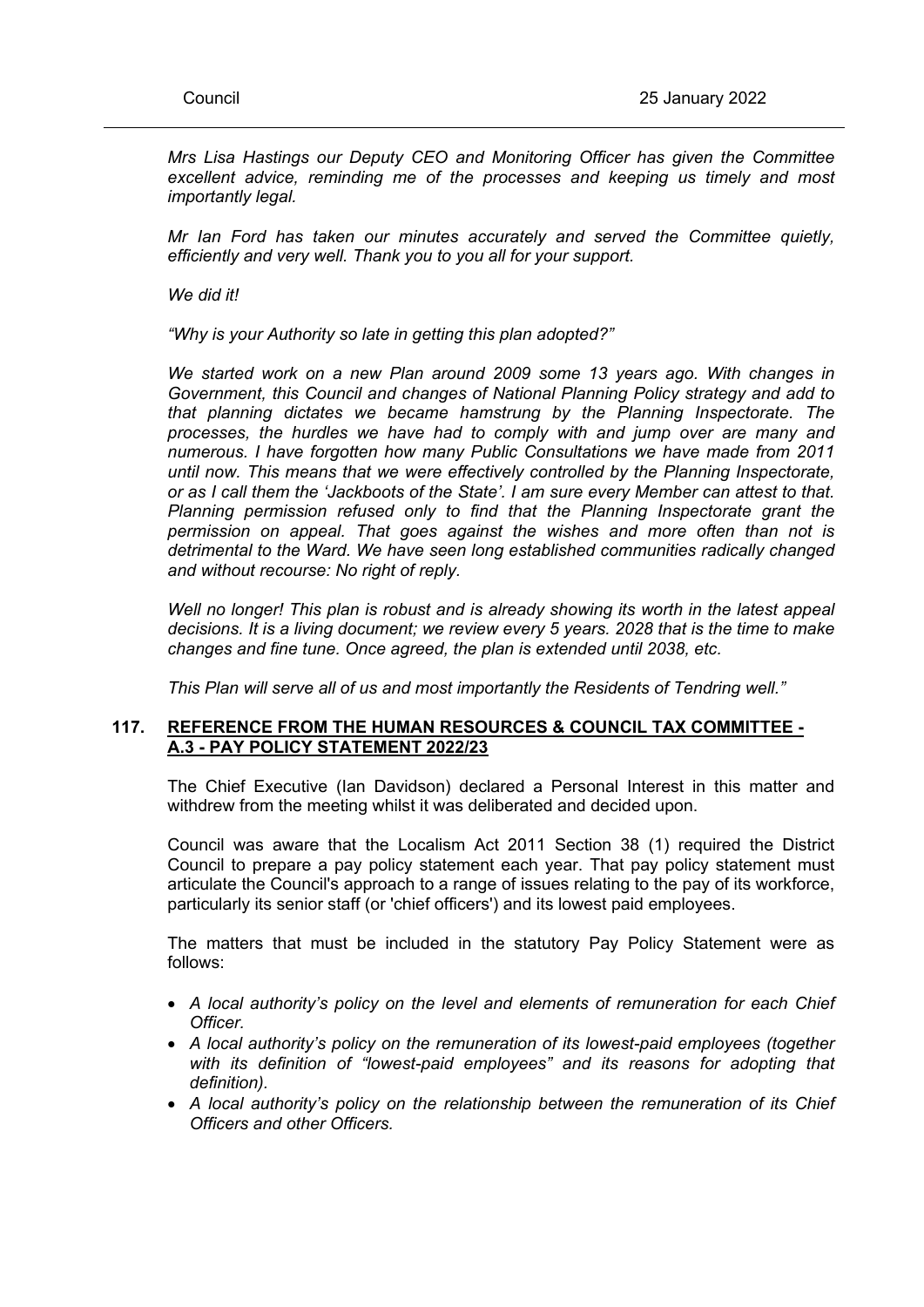*A local authority's policy on other aspects of Chief Officers' remuneration: remuneration on recruitment increases and additions to remuneration, use of performance related pay and bonuses, termination payments and transparency.*

That statement was also required to be published on the Council's website following each review and approval by Full Council.

It was reported that the Pay Policy Statement 2022/23 had been designed to give an overview of the Council's framework regarding pay and rewards for staff within the Council. This framework was based on the principle of fairness and that rewards should be proportional to the weight of each role and each individual's performance. The framework aimed to ensure the ability of the Council to recruit talented individuals whilst ensuring value for money for the residents of Tendring.

Council was informed that the Human Resources & Council Tax Committee had considered the contents of the Pay Policy Statement 2022/23 at its meeting held on 5 January 2022 (Minute 80 referred) and had resolved to recommend its approval to Full Council.

In addition, the Human Resources & Council Tax Committee at that meeting held on 5 January 2022 (Minute 79 referred) had considered a request from the Chief Executive to reduce his hours by 25% (with a consequential reduction in his salary of 25% which would amount to £43,899.70 per annum) and had resolved to recommend to Full Council that the Chief Executive's request be granted. However, the draft Pay Policy Statement 2022/23 now before Members had been drafted on the basis of the Chief Executive's current salary.

Therefore, it was Officers' recommendation to Council that, in the event that the Chief Executive's request to reduce his hours was approved by Full Council, the Assistant Director (Partnerships) be authorised to amend the Pay Policy Statement 2022/23 accordingly and to also re-publish it on the Council's website.

It was moved by Councillor Chapman BEM and unanimously:-

# **RESOLVED -**

- (a) that, subject to resolution (b) below, the Pay Policy Statement 2022/23, as set out in the Appendix to this report, be adopted; and
- (b) that, in the event that the Chief Executive's request to reduce his hours by 25% (with a consequential reduction in his salary of 25% which would amount to £43,899.70 per annum) is approved by Full Council, the Assistant Director (Partnerships) be authorised to amend the Pay Policy Statement 2022/23 accordingly and to also re-publish it on the Council's website.

## **118. REFERENCE FROM THE HUMAN RESOURCES & COUNCIL TAX COMMITTEE - A.4 - CHANGE TO THE TERMS AND CONDITIONS OF THE POST OF CHIEF EXECUTIVE**

The Chief Executive (Ian Davidson) declared a Personal Interest in the subject matter of this item and withdrew from the meeting whilst it was deliberated and decided upon.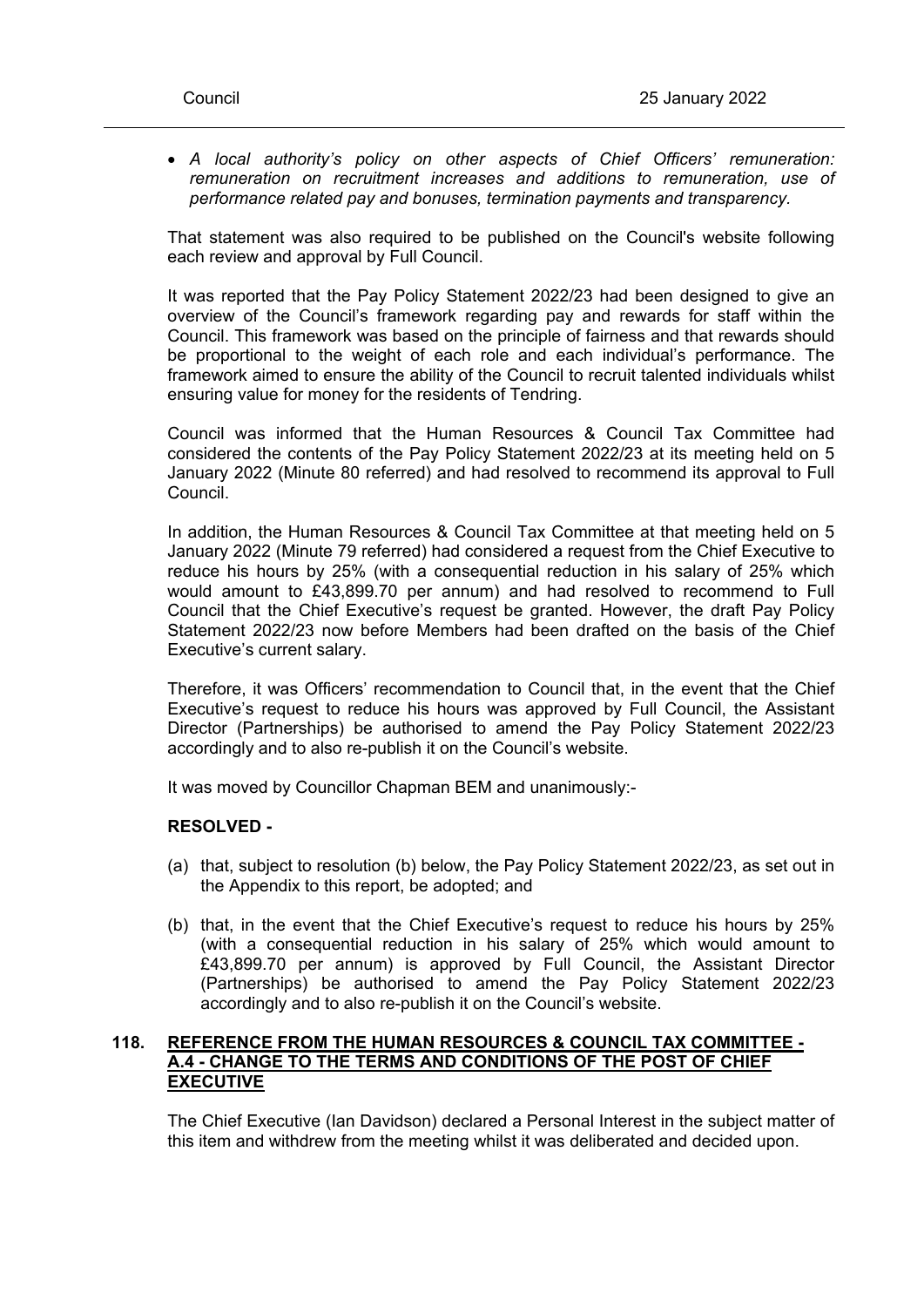It was reported that the Human Resources & Council Tax Committee ("the Committee"), at its meeting held on 5 January 2022 (Minute 79 referred), had considered a joint report of the Deputy Chief Executive and the Assistant Director (Partnerships) which had submitted a request from the current Chief Executive post holder that his hours of employment be reduced by 25%.

Having considered the Chief Executive's request and its implications for this Council the Committee had:-

*"RESOLVED that this Committee -*

- *(a) notes the request of the current Chief Executive to reduce his hours of employment from 37 hours to 27.75 hours;*
- *(b) supports the request, acknowledging the reduction of the Chief Executive's availability and that additional cover will not be provided for the reduction in working hours; and*
- *(c) recommends to Full Council that:*
	- *(i) the terms and conditions of the employment of the current Chief Executive shall be amended to 27.75 hours per week with effect from 31st March 2022;*
	- *(ii) this change be reviewed after an initial period of six months operation and then at twelve month intervals following that; and*
	- *(iii) the post will remain at 37 hours on the Council's establishment."*

A copy of the published joint report of the Deputy Chief Executive and the Assistant Director (Partnerships) to the meeting of the Human Resources & Council Tax Committee held on 5 January 2022, was attached as an appendix to item A.4 of the Reference from the Human Resources & Council Tax Committee.

The Chairman of the Human Resources & Council Tax Committee (Councillor Chapman BEM) paid a personal tribute to the Chief Executive (Ian Davidson).

It was moved by Councillor Chapman BEM and:-

**RESOLVED** unanimously that Council approves that:-

- (i) the terms and conditions of the employment of the current Chief Executive shall be amended to 27.75 hours per week with effect from 31st March 2022;
- (ii) this change be reviewed after an initial period of six months operation and then at twelve month intervals following that; and
- (iii) the post will remain at 37 hours on the Council's establishment.

## **119. REFERENCE FROM THE PLANNING POLICY & LOCAL PLAN COMMITTEE - A.5 - APPLICATION OF ARTICLE 4 DIRECTIONS IN THE DISTRICT OF TENDRING - (COUNCILLOR ALAN COLEY'S MOTION TO COUNCIL PURSUANT TO COUNCIL PROCEDURE RULE 12)**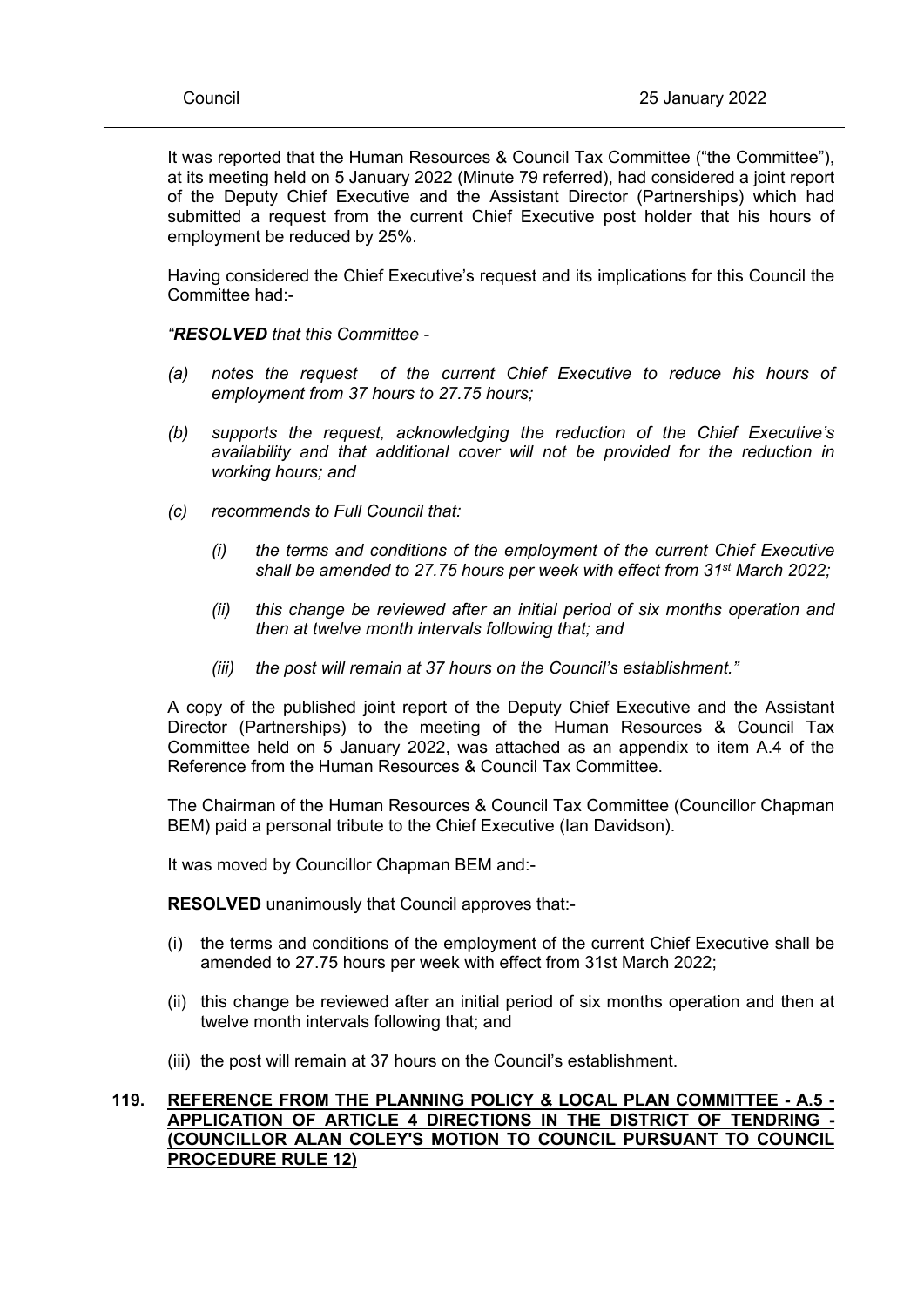Council recalled that, at its meeting held on 30 November 2021 (Minute 90 referred), it had had before it a motion submitted by Councillor Coley pursuant to the provisions of Council Procedure Rule 12 in which he proposed that the Council requested the Cabinet to extend the application of Article 4 Directions in the District. That Motion was worded as follows:-

*"In order to preserve Tendring's uniqueness, heritage, amenity areas and the established areas of industrial and commercial activity:-*

*This Council requests its Cabinet to explore the option of applying for an Article 4 Direction in respect of appropriate Conservation Areas, Industrial Estates and Commercial and Retail Centres in the District of Tendring."*

At the meeting of the Council, Councillor Coley had formally moved the motion. Councillor G V Guglielmi had then formally seconded the motion.

The motion had thereupon stood referred to the Planning Policy & Local Plan Committee ("the Committee") for its consideration in accordance with the provisions of Council Procedure Rules 12.5 and 12.6.

Councillor Coley's motion had then been duly submitted to the meeting of that Committee held on 11 January 2022 (Minute 31 referred).

In accordance with Council Procedure Rule 12.6 (Referred Motions – Right of Mover to Attend Meeting), Councillor Coley had attended that meeting to answer any questions and/or points of clarification, if requested.

At that meeting during the consideration of this matter the Chairman of the Committee (Councillor Turner) had read out the following statement:-

*"The making of an Article 4 Direction is only justified on a local basis to address locally specific problems and must be justified with evidence. It is not a one-size fits all 'blanket' solution to all general concerns about our national planning system. In the meantime this Committee's work continues with the review of our Conservation Areas (CAs) – we have 15 more to go. The review of CAs provides the perfect opportunity to consider the need for Article 4 Directions on an area-by-area basis. The Committee involves the Parishes and the Members effected as we review their CAs, by asking for their comments. At this stage relevant problems and solutions to local needs can be found. Further, where planning issues arise I am sure that with the Local Plan adopted, the NPFF and building regulations, there will be solutions."*

Having considered Councillor Coley's motion and in order to enable this matter to be brought to a conclusion at this meeting of the Full Council, the Planning Policy & Local Plan Committee had:-

#### *"RESOLVED that -*

- *(a) Council be informed that this Committee does not support Councillor Coley's motion; and*
- (b) *this Committee further recommends instead to Cabinet and Council that a further report on this matter be prepared and brought back to the Planning Policy & Local*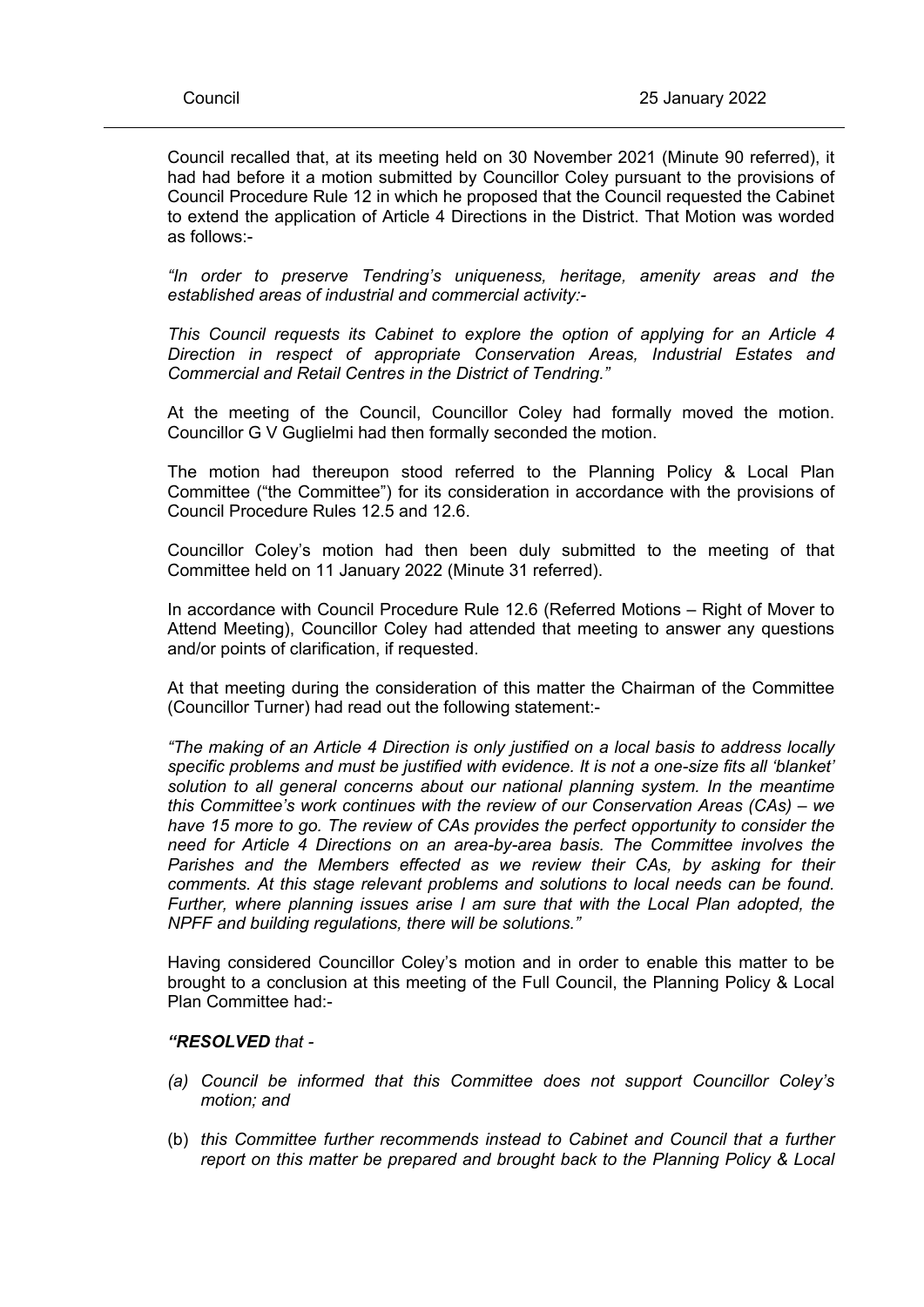*Plan Committee and that such report focus firstly on the ward of Lawford, Manningtree and Mistley."*

It was moved by Councillor Turner that -

- *(a) Council does not support Councillor Alan Coley's Motion; and*
- *(b) Council requests that a further report on this matter be prepared and brought back to the Planning Policy & Local Plan Committee and that such report focus firstly on the ward of Lawford, Manningtree and Mistley.*

Councillor Coley moved and Councillor G V Guglielmi seconded that Councillor Turner's motion be amended to read as follows:-

- *(1) That this Council does not support Councillor Alan Coley's Motion in its original form;*
- *(2) That, however, Council recognises the urgent need to conserve and protect areas of conservation, amenity, biodiversity, heritage and the established areas of industrial and commercial activity, in the District;*
- *(3) That a further report on these matters should therefore be prepared and brought back to the Planning Policy and Local Plan Committee within 3 – 6 months; and*
- *(4) That all District Council members be consulted, in order to inform the work of the Planning Policy & Local Plan Committee, as it formulates a response concerning both Parished and Unparished areas.*

Councillors P B Honeywood, Fairley, Calver, Scott, M E Stephenson, Allen, Turner, Stock OBE, G V Guglielmi and Coley each, in turn, addressed the Council on the subject matter of Councillor Coley's amendment.

Councillor Coley's amendment on being put to the vote was declared **LOST**.

Councillor Turner's motion on being put to the vote was declared **CARRIED**.

# **120. REPORT OF THE CHIEF EXECUTIVE - A.6 - CHANGES IN MEMBERSHIP OF COMMITTEES**

The Chief Executive formally reported that, in accordance with the wishes of the Leader of the Conservative Group and the authority delegated to him, the following appointment had been duly made since the last ordinary meeting of the Council, namely:-

Resources and Services Overview & Scrutiny Committee

Councillor Amos had been appointed to serve in place of Councillor Land.

Council noted the foregoing.

# **121. REPORT OF THE CHIEF EXECUTIVE - A.7 - COUNCILLOR'S NON-ATTENDANCE AT MEETINGS**